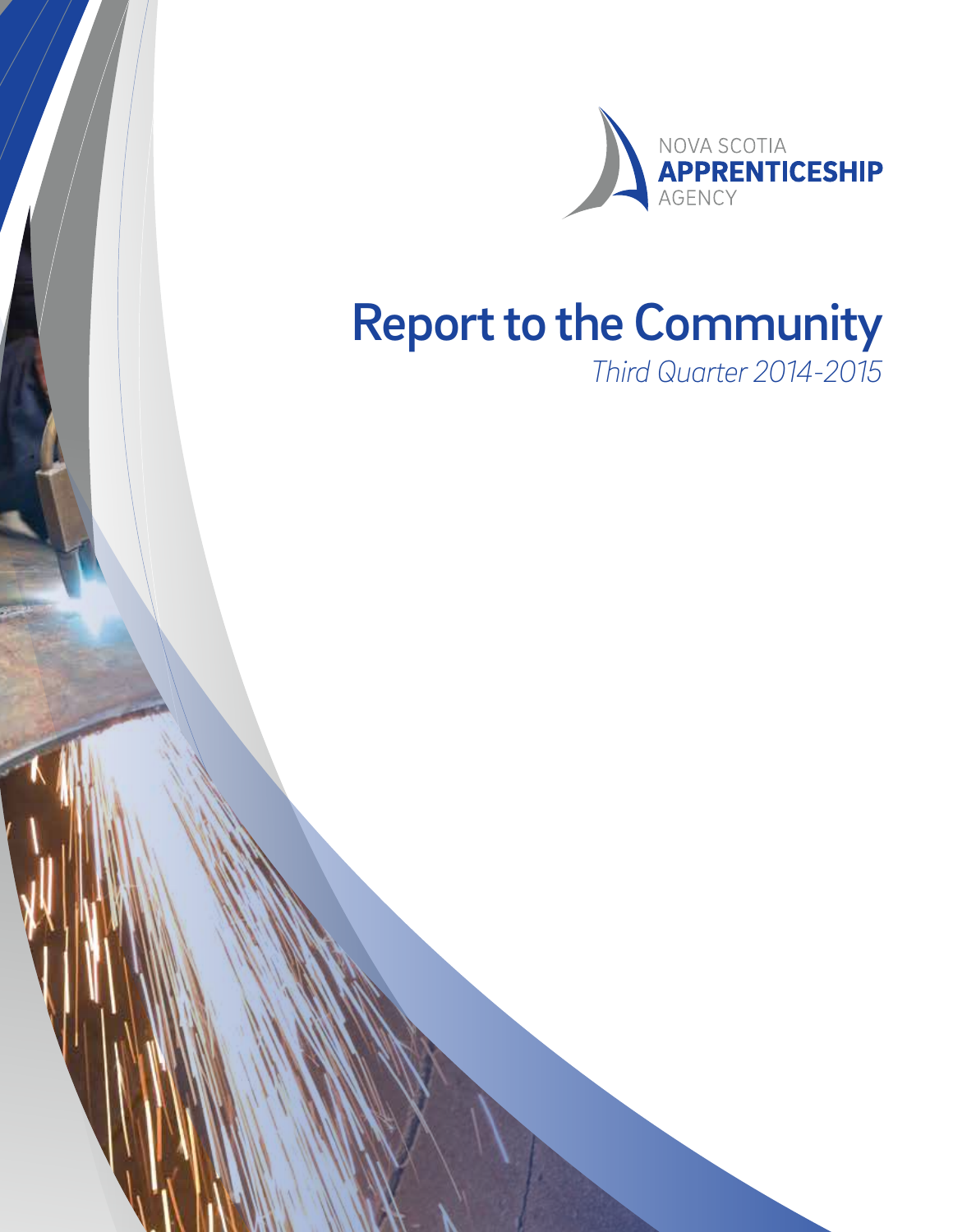### **Introduction**

**This third quarter report (October – December 2014) of the Nova Scotia Apprenticeship Agency is made available to our interested stakeholders to fulfill our commitment to keep industry informed of the direction and achievements of the Agency.** 

**The report highlights the work of the board at both a strategic and specific trade level and demonstrates significant engagement with industry through a number of activities, including through provincial and Atlantic Trade Advisory Committees, Red Seal program development, youth programming and information events.** 

**As you read this document, you will get an update on the status of the multi-year strategic plan, enforcement areas that we have identified as needing more attention, and a snapshot of results for the quarter.** 

**We are pleased with our engagement with youth and all the connections we have made with schools in the province as well as with the delivery of supports to employers and apprentices through the START program and the Apprentice Award Trust.** 

*Let us know if you have any feedback or questions by e-mailing: apprenticeshiptraining@novascotia.ca.*

## **Meet** your **Board**

The Nova Scotia Apprenticeship Agency (NSAA) is governed by the *Apprenticeship and Trades Qualifications Act*. The Agency's operating charter's key components include the Board and committees of the Board. Those include Trade Advisory Committees. The Inaugural Board, established July 1, 2014, is made up of seven members including:

- Carol MacCulloch, *Chair, Landscape Nova Scotia*
- Brian McCarthy, *Irving Shipbuilding Inc.*
- Heather Cruickshanks, *L.E. Cruickshanks Sheet Metal Ltd.*
- Brad Smith, *Mainland Building and Construction Trades Council*
- Doreen Parsons, *Women's Unlimited Association*
- Gordon MacLean, *Province of Nova Scotia, Employee Relations retd.*
- Rosalind Penfound, *VP Academic, NSCC*

The full board will include up to 15 seats, including 10 trade seats, four members at large and the VP Academic, NSCC. The Inaugural Board serves as the recruitment committee for the remaining members and makes recommendations to the Minister for future appointments. The Board is committed to achieving an employer/employee balance and representation from the Mi'kmaq community and groups currently under-represented in the system.

In addition to stewarding and operating a relevant, accessible and responsive industry-led trades training and certification system, the Board is committed to improving access to and participation in the system by Aboriginal persons, African Nova Scotians, differently-abled persons, immigrants, women and members of other under-represented groups. To this end, the Board will develop a diversity plan to embed diversity and inclusion in the system and achieve increased participation.

To date, the new Board has undergone orientation; participated in Board education; developed a draft strategic plan, work plan, new policies and procedures; identified action plans for outstanding work of the previous board; carried out the Agency update events across the Province; hosted the November Apprentice Celebration Event; planned the annual industry meeting and created Trade Advisory Committees for new issues.

The full report of work being carried out at a trade level is found in the table on page 2.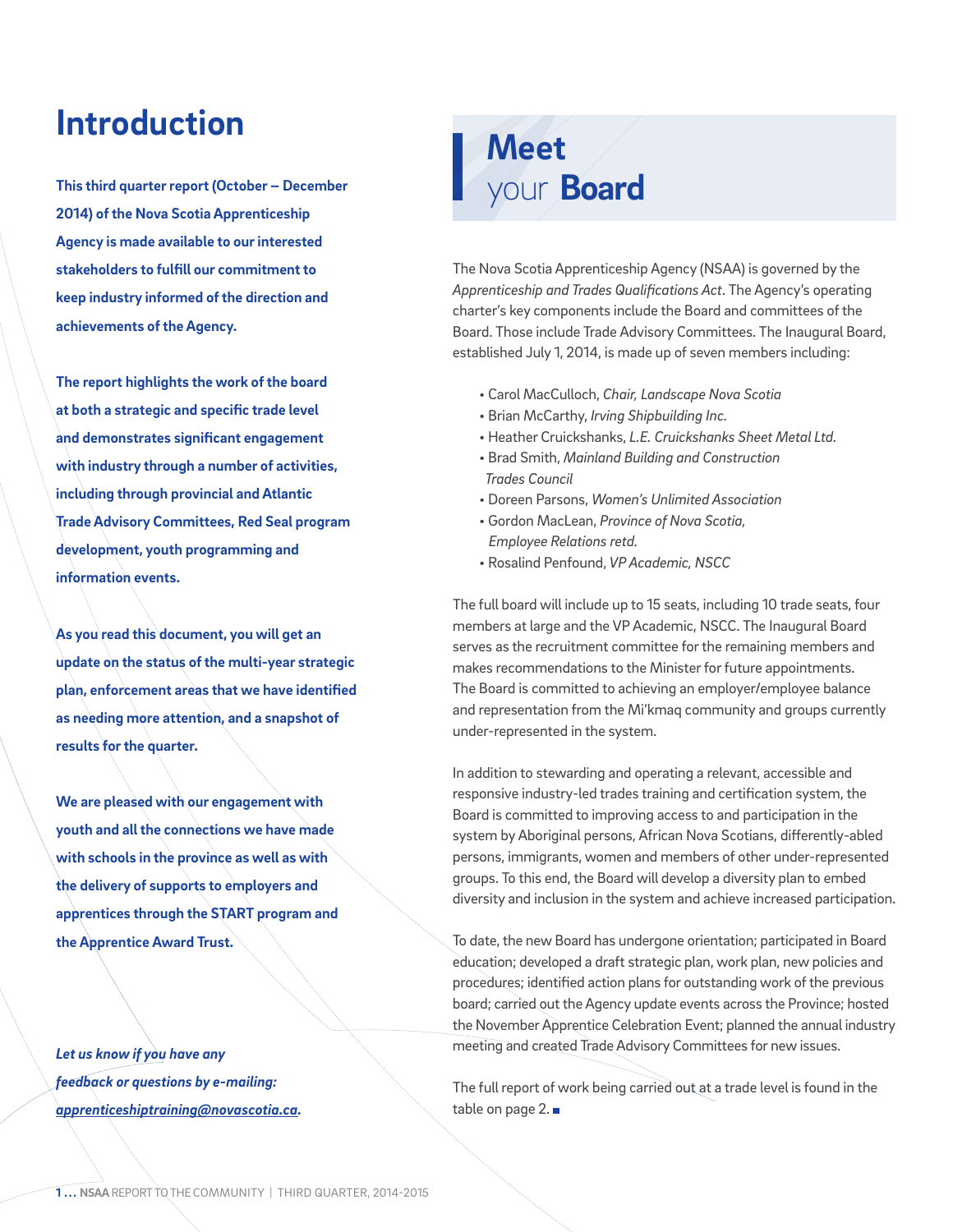| <b>TRADE</b>                                                  | <b>ACTIVITY</b>                                                                                                                                     | <b>STATUS</b>                                                                                                                                                                                                                                                                                                                                                    |
|---------------------------------------------------------------|-----------------------------------------------------------------------------------------------------------------------------------------------------|------------------------------------------------------------------------------------------------------------------------------------------------------------------------------------------------------------------------------------------------------------------------------------------------------------------------------------------------------------------|
| <b>AUTOMOTIVE</b><br><b>INSURANCE</b><br><b>APPRAISER</b>     | • Request for trade designation                                                                                                                     | The application to designate the trade was presented to the Board in October 2014.<br>The application requires further information and was reviewed with the applicant in<br>Dec. 2014.                                                                                                                                                                          |
| <b>BRICKLAYER</b>                                             | • Atlantic trade harmonization                                                                                                                      | Following the advertisement for applicants, the Board screened and appointed three<br>candidates to the Atlantic Trade Advisory Committee (ATAC). The ATAC met in<br>St. John's, NL in Dec. 2014.                                                                                                                                                                |
| <b>CARPENTER</b>                                              | • Request to specialize the<br>trade as compulsory certified<br>and to consult regarding<br>trade specializations<br>• National trade harmonization | The Carpenter Trade Advisory Committee met in Dec. 2014. The TAC is developing<br>a plan to consult on trade specialization (Formwork, Framer, Exterior Finish; Interior<br>Finish) as a precursor to compulsory certification. CCDA consultation is underway<br>for trade harmonization. The TAC is providing advice to the Board on national<br>harmonization. |
| <b>COOK</b>                                                   | • Atlantic trade harmonization                                                                                                                      | Following contact with the Cook TAC and advertisement for applicants, the Board<br>screened and appointed three candidates to the Cook Atlantic Trade Advisory<br>Committee. The first meeting is in St. John's, NL in Jan. 2015                                                                                                                                 |
| <b>MOTOR VEHICLE</b><br><b>BODY REPAIRER</b><br>(MVBR)        | • NSCC program review                                                                                                                               | Following the advertisement for applicants, the Board screened and appointed<br>members to the TAC. The TAC met in Nov. and Dec. 2014 and is conducting a<br>program review of NSCC pre-apprenticeship Automobile Collision Repair and<br>Refinish program.                                                                                                      |
| <b>TRUCK AND</b><br><b>TRANSPORT</b><br><b>MECHANIC (TTM)</b> | · Trade regulation review                                                                                                                           | The TTM Trade Advisory Committee is revising the existing trade regulation.<br>The draft regulation was presented to the Board at the Nov. 2014 meeting.<br>Further discussions with the Motor Vehicle Carrier Division are required.<br>A meeting is planned for Jan. 2015.                                                                                     |
| <b>WEI DER</b>                                                | · Trade regulation review<br>• National trade harmonization                                                                                         | The draft Welder trade regulation was presented to the Board at the Nov. 2014.<br>CCDA consultation is underway for trade harmonization.                                                                                                                                                                                                                         |

## **Strategic**  Plan

**The Agency is working with industry partners and staff to develop a new five year strategic plan for the Apprenticeship and Trades Qualifications System. The final plan will be released in the Spring of 2015.** 

### **THE PLAN IS FOCUSED IN FIVE KEY AREAS:**

- **Changing the Culture: Inclusive, Connected, and Industry-led**
- **Changing the Outcome: Apprentice Success**
- **Changing the Outcome: Employer Success**
- **Strengthening Delivery: Connecting Training and Workplaces**
- **Making Certification an Economic Driver**

The plan seeks to engage apprenticeship partners to increase the system's overall influence across the full continuum of trades training and regulation; increase employer engagement in hiring and training apprentices and providing strategic direction to the system; successfully attract and retain more individuals from under-represented groups; optimize and grow the resources the system needs to meet labour market needs; and support apprentices to achieve trade certification in a timely manner.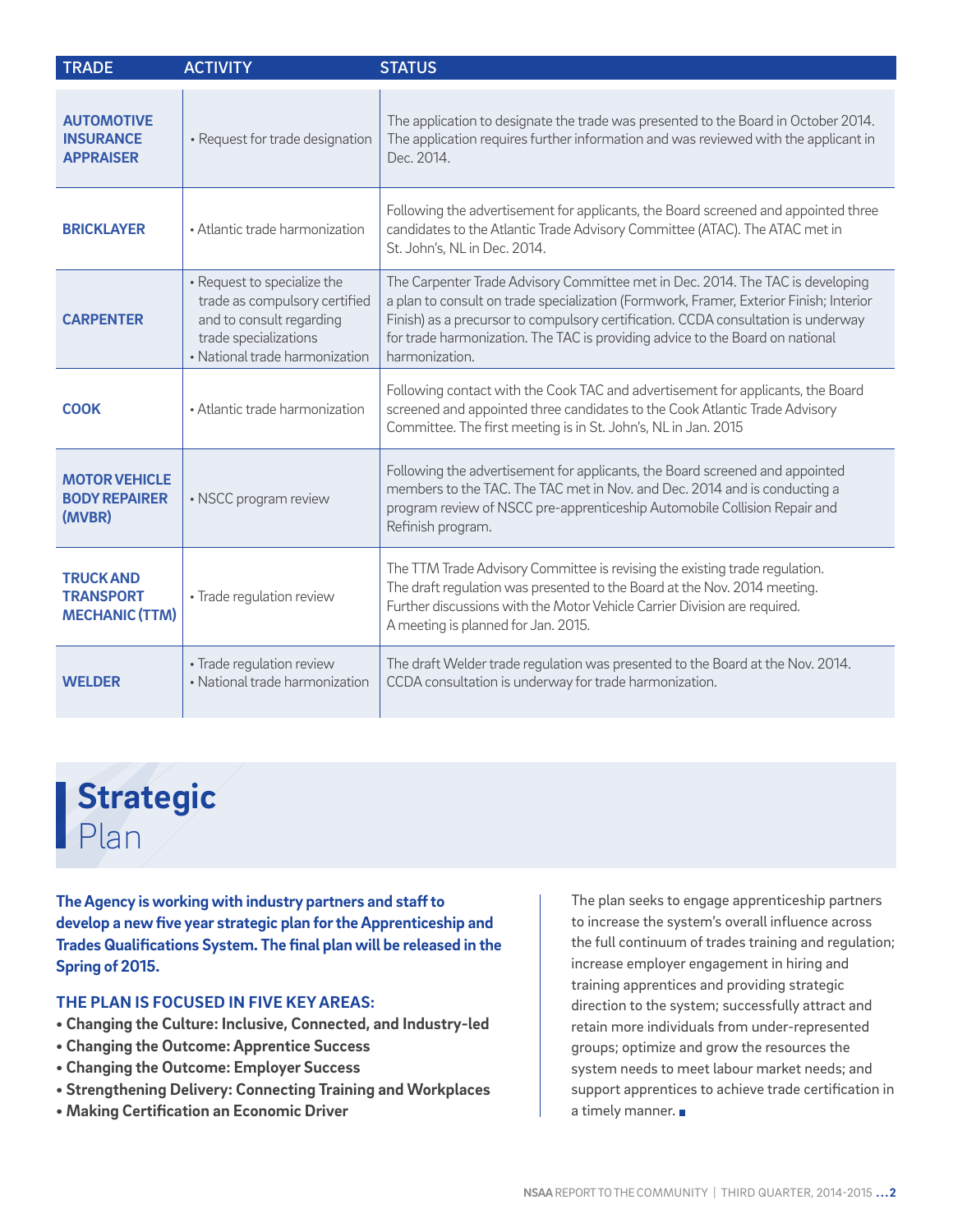## **Apprentice Mobility**  & **Trade Harmonization**

**Nova Scotia is actively participating in a number of initiatives to make it easier for apprentices to move seamlessly across Canada in order to work to continue their apprenticeship training as well as for employers to access the labour force they need in a timely manner. These initiatives include work at the Atlantic and national levels to harmonize apprenticeship training, and the development of agreements amongst provinces and territories to recognize the hours an apprentice has worked and technical training that may have been successfully completed in other jurisdictions.**

### **ATLANTIC APPRENTICESHIP HARMONIZATION PROJECT**

Nova Scotia is an active participant on the Atlantic Apprenticeship Harmonization Project (AAHP). The goal of the project is to develop consistent processes across all four systems, common training requirements in 10 trades and a shared Information Technology (IT) system. The trades selected for harmonization are: Bricklayer, Cook, Welder, Metal Fabricator (Fitter), Carpenter, Instrumentation and Control Technician, Construction Electrician, Industrial Electrician, Plumber and Steamfitter/Pipefitter.

Atlantic Trade Advisory Committees (ATACs), consisting of industry and training representatives, have, and continue to be, active in supporting the work of the project. In December 2014, the Bricklayer ATAC met for the first time to develop and validate a curriculum standard and exam specifications, and to make a recommendation for the total trade hours. The next scheduled ATAC meeting is for the Cook trade in January 2015.

### **CANADIAN COUNCIL OF DIRECTORS OF APPRENTICESHIP HARMONIZATION INITIATIVE**

In 2014, the Canadian Council of Directors of Apprenticeship (CCDA) and Employment and Skills Development Canada (ESDC) started work to harmonize apprenticeship training and certification requirements across Canada in ten trades; including trade name, total trade hours, curriculum sequencing and, specific to the mobile crane trades, weight restrictions and equipment classifications.

The Red Seal trades selected include: Carpenter, Heavy Duty Equipment Technician, Welder, Metal Fabricator (Fitter) and the Ironworker and Crane (Mobile and Tower) trades. In November and December 2014, national industry and training stakeholders were consulted to review harmonization work-to-date. Nova Scotia employers and industry will have the opportunity to review this work at the upcoming Annual Industry Meeting on February 25, 2015.

### **APPRENTICE MOBILITY AGREEMENTS**

Bill 58, amendments to the *Apprenticeship and Trades Qualifications Act* was passed November 7, 2014 by the House of Assembly. These amendments remove barriers for apprentices who need to work out of province in order to continue their apprenticeship training. With these amendments in place, Nova Scotia entered into two agreements with Alberta on November 24, 2014 to improve recognition of pre-apprenticeship and apprenticeship training when Nova Scotians work in Alberta and vice-versa. A joint working group of the two provinces is in place to work out the details leading to full implementation of the agreements.

The Atlantic Provinces are developing a similar agreement concerning apprentice mobility, building on the foundation of the Memorandum of Understanding Regarding Atlantic Apprenticeship Harmonization signed May 26, 2014. Finally, Nova Scotia is leading the development of a pan-Canadian apprentice mobility protocol under the direction of the Council of the Federation, expected to be concluded in the summer 2015.

*Premier Stephen McNeil and Premier Jim Prentice met in November to sign an MOU on apprenticeship mobility.*

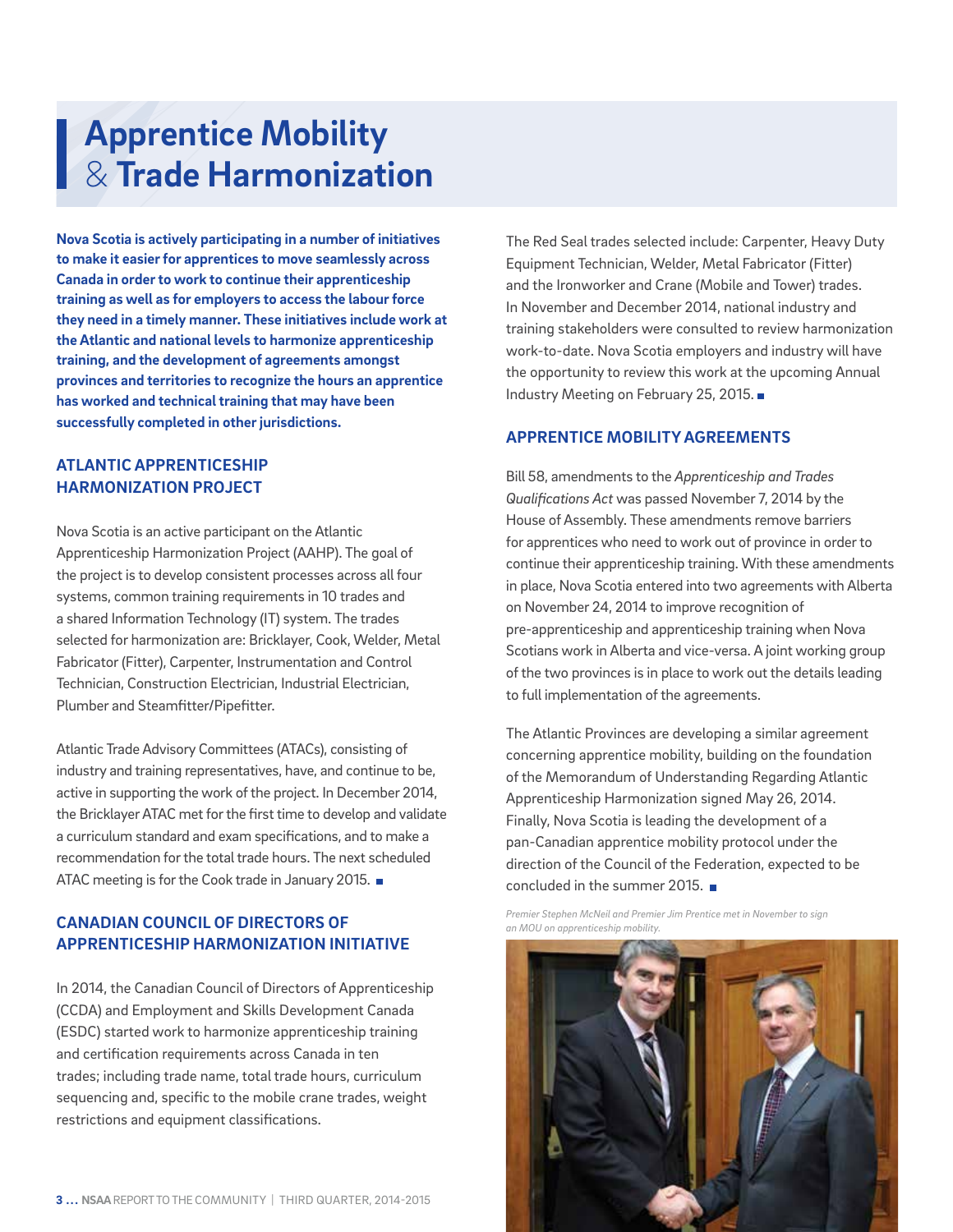## **Trade** Development **Program**

### **BLASTER TRADE**

An Initial meeting was held with NSCC Online Learning staff and an industry subject matter expert to discuss the update of the Blaster Certification Renewal training. Training is planned for both in-class and online delivery.

### **REFRIGERATION & AIR CONDITIONING TRADE**

As part of the Red Seal program, Nova Scotia is responsible for standards and exam development for the Refrigeration and Air Conditioning Mechanic trade. Five new Interprovincial examinations have been developed and were sent to all jurisdictions for peer review. On December 10th, a day-long meeting was held with three subject matter experts from Nova Scotia to peer review the new examinations. Comments and rationale for changes were collected and will be reviewed and actioned when all reviewing jurisdiction's comments are received.

### **IRONWORKER TRADES**

On December 15<sup>th</sup>, a meeting was held with seven industry representatives in the Ironworker industry to review and validate the most recent National Occupational Analysis for the three Red Seal Ironworker trades: Generalist, Structural and Ornamental and Reinforcing.

### **NATIONAL WORKSHOPS**

**Nova Scotia subject matter experts were selected and participant forms forwarded to the Red Seal Secretariat for the following upcoming national workshops:**

- Tool and Die Maker Item Bank workshop January 19-23, 2015
- Hairstylist National Occupational Analysis workshop February 2-6, 2015
- Heavy Equipment Operator (Excavator) Item Bank workshop - February 9-13, 2015 ■

## **Enforcement Activities**

The Agency employs Enforcement Officers who are responsible for enforcing the *Apprenticeship and Trades Qualifications Act* and associated regulations. The Enforcement Officers are Special Constables and can issue summary offense tickets for violations of the Act and regulations.

The Enforcement Officers visited approximately 140 worksites across the province, of which 8 were the result of formal written compliance complaints received. The compliance complaints were regarding a number of alleged infractions in the Refrigeration and Air Conditioning Mechanic trade, primarily with respect to non-certified persons installing ductless mini-split heat pump systems, as well as in the Construction Electrician trade and the Sheet Metal Worker trade. In addition, the Enforcement Officers assisted the Enforcement section in Alberta regarding a case of potential fraudulent use of a certification card in the Steamfitter/Pipefitter trade.

Approximately 40 warnings were issued, primarily for employing prohibited persons in a compulsory certified trade and failing to keep an identity card in possession when practicing a designated trade. Most employers were willing to work with the NSAA to come into compliance and followed the directives of the warnings issued. One summary office/ticket was issued in the Construction Electrician trade for employing a prohibited person in a compulsory certified trade after failing to comply with a warning.

The Enforcement Officers began conducting educational visits to employers that perform work in the Sheet Metal Worker trade to inform them of the changes to the trade. This trade became compulsory certified in May 2014. To date, over 25 employers have been visited. In addition, the Agency began a series of meetings with stakeholders from the Construction Electrician trade to discuss how to improve compliance performance and make the complaints process more effective. The Agency is also working with Nova Scotia Power to develop a campaign to promote the use of certified Refrigeration and Air Conditioning Mechanics and apprentices in the installation of mini-split heat pumps.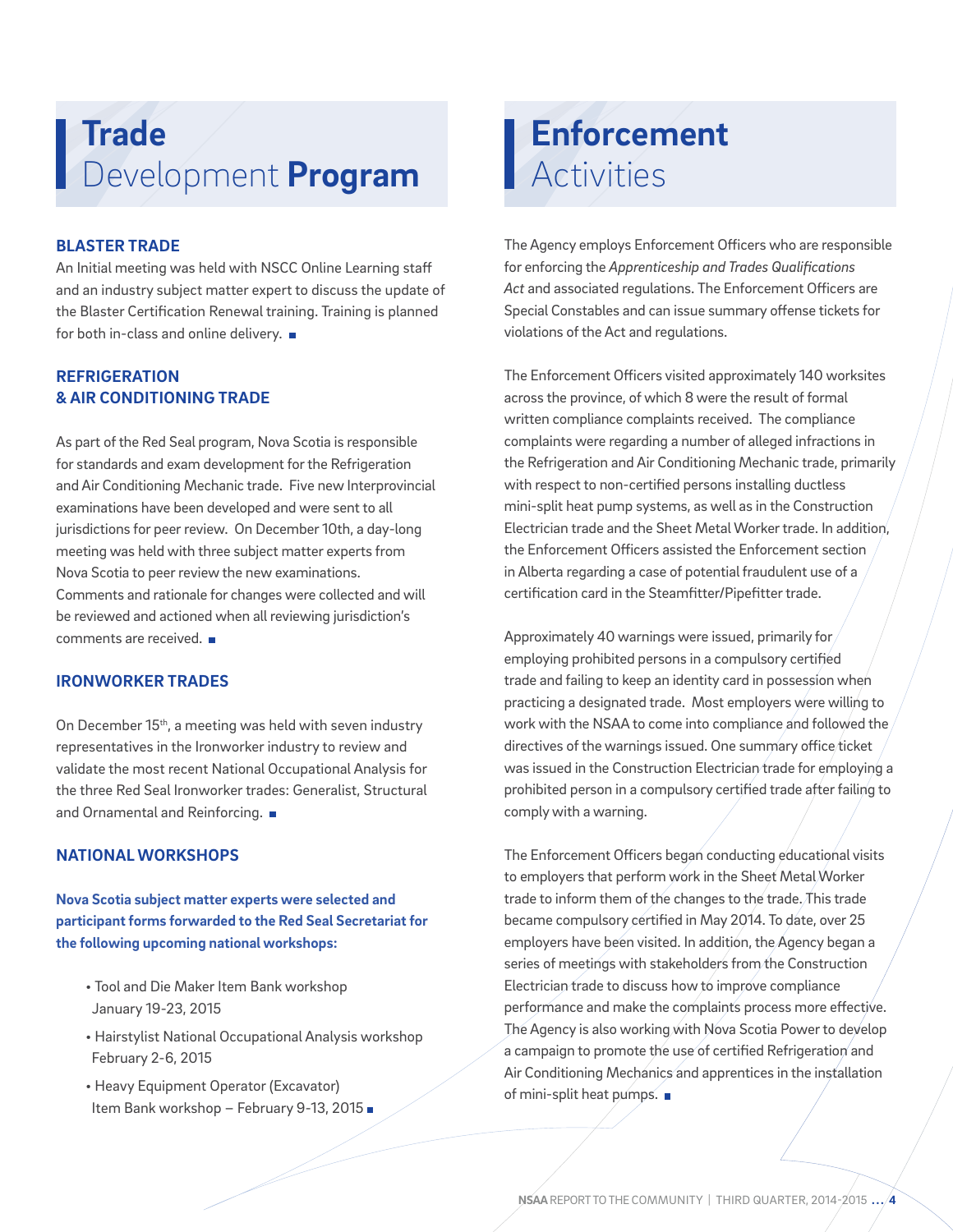## **Operational** Uper

### **ABORIGINAL APPRENTICESHIP ADVISORY COMMITTEE (AAAC)**

The AAAC provides a forum for networking and discussion to identify and address barriers and gaps in trades training and employment opportunities in order to support the successful participation of Aboriginal people, both on and off reserve, in apprenticeship training and certification in skilled trades occupations. It met in December to renew its membership and Terms of Reference and begin work on a new action plan.

It plans to host a spring conference on Advancing Aboriginal Apprenticeship for front-line workers, and interested industry stakeholders.

#### **AGENCY ROADSHOW**

From October 20 to 29, 2014, the Agency held eight update events for employers at NSCC campuses in Kentville, Bridgewater, Yarmouth, Dartmouth, Sydney Port Hawkesbury, Pictou and Truro. The purpose of the sessions were to promote the benefits of apprenticeship, inform industry of the recent changes and the direction of the Agency, and to interact on key issues, such as increasing employer engagement. One hundred and twenty-two employer, union and industry association representatives participated. During this same time period, Agency staff visited Acadia Refrigeration and Air Conditioning, Acadia First Nations, Emino's Carstar, Port Hawkesbury Paper LP, Nova Enterprises and Hickey and Lynk Burner Service Limited to present Employer Champion Certificates.

### **APPRENTICE AWARD TRUST**

The Apprentice Award Trust was established in 2008 to provide financial incentives to apprentices to encourage progression through and completion in apprenticeship training leading to trade certification. The Apprentice Award Trust is managed by three trustees, appointed by the Minister responsible for the Nova Scotia Apprenticeship Agency and who are all from industry: Ms. Carol MacCulloch; Mr. Graham Conrad; and Mr. Peter Greer. The Trust provides \$750.00 for levels 3 and 4 progression in Red Seal and non-Red Seal trades and \$2000.00 for completion in non-Red Seal trades. This funding complements Federal Apprenticeship Incentive Grants and Apprenticeship Completion Grants, which pertain to Red Seal trades only. The awards are paid twice per year: April, covering the July 1 – December 31 period; and September, covering the January 1 – June 30 period.

| <b>AWARD INFORMATION</b>  | <b>APRIL</b>              | <b>SEPTEMBER</b>                 |
|---------------------------|---------------------------|----------------------------------|
| <b>RECEIVED</b>           | 184                       | 329                              |
| <b>APPROVED</b>           | 176                       | 308                              |
| <b>NOT APPROVED</b>       | 8                         | 21                               |
| <b>COMPLETION AWARDS</b>  | $8$ @ \$2,000 = \$16,000  | $3 @ $2,000 = $6,000$            |
| <b>PROGRESSION AWARDS</b> | $168$ @ \$750 = \$126,000 | $305 \text{ @ } $750 = $228,750$ |
| <b>TOTAL</b>              | \$142,000                 | \$234,750                        |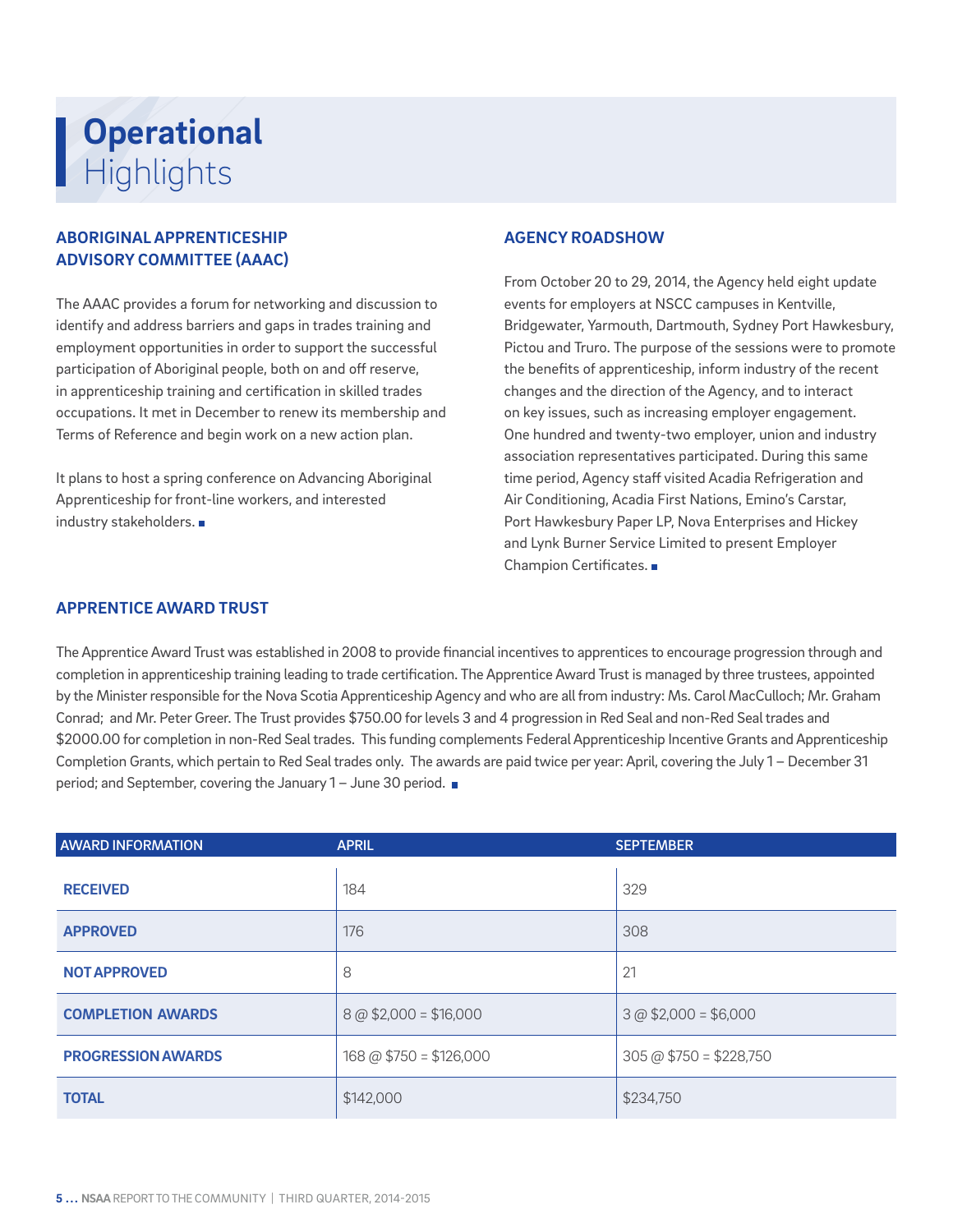

*L-R. Carol MacCulloch, Chair of the Nova Scotia Apprenticeship Agency Board; Brent Veenhuis, recipient of the Apprentice Award of Excellence; and Marjorie Davison, CEO of the Nova Scotia Apprenticeship Agency*

### **Two Apprenticeship Celebration events are held each year recognizing a total of approximately 600 newly certified journeypersons who completed apprenticeship training.**

### **APPRENTICESHIP CELEBRATION EVENT**

Mentor/Coach and Apprentice Awards of Excellence are handed out at each event. The events are sponsored by industry organizations, demonstrating their support and commitment to Nova Scotia's apprenticeship system.

On November 15, 2014, the event was held at the Westin Nova Scotia, in which approximately 220 attended and 40 newly certified journeypersons attended to receive a Certification of Accomplishment from the Honourable Kelly Regan, Minister of the NSAA and the Department of Labour and Advanced Education, Carol MacCulloch, Chair of the NSAA Board and Marjorie Davison, CEO of the NSAA.

The recipient of the Mentor/Coach Award of Excellence was given to Greg Hodge, certified Construction Electrician with Twin City Electric. Greg was recognized as having excellent interpersonal skills and taking a personal, patient and calm approach with apprentices, with the belief in doing things right. The recipient of the Apprentice Award of Excellence was Brent Veenhuis, a Heavy Duty Equipment Technician with Atlantic Cat. Brent was said to demonstrate a great deal of respect for his colleagues and is considered to be an example of what the future will look like, boasting an exemplary work ethic and 94.3% productivity rating for repair times.

### **AGENCY WEBSITE**

The Agency's website (*www.nsapprenticeship.ca*) has been live since July 2014. The site is updated on an ongoing basis to ensure that it is a current source of Nova Scotia apprenticeship and certification information for industry, apprentices, stakeholders and staff. Industry has provided very positive feedback to the Agency on how easy the new website is to use.

Recently, we have added a Regional and National Initiatives section to highlight our ongoing work on, and participation in, both the Atlantic Apprenticeship Harmonization Project (AAHP) and the Canadian Council of Directors of Apprenticeship (CCDA) Harmonization Initiative. These important projects will help to provide consistency in training and trade hours, and improve labour and apprentice mobility across the country.

Please visit the website for more information: *http://nsapprenticeship.ca/agency/reg-nat-initiatives*

As well, the Agency has continued its work on converting all apprenticeship and certification forms to online webforms. In addition to the Technical Training Enrolment and Transcript Request forms (which have been live since July 2014), five more webforms will be launched in February, keeping the project on track to release approximately 20+ webforms by Spring 2015.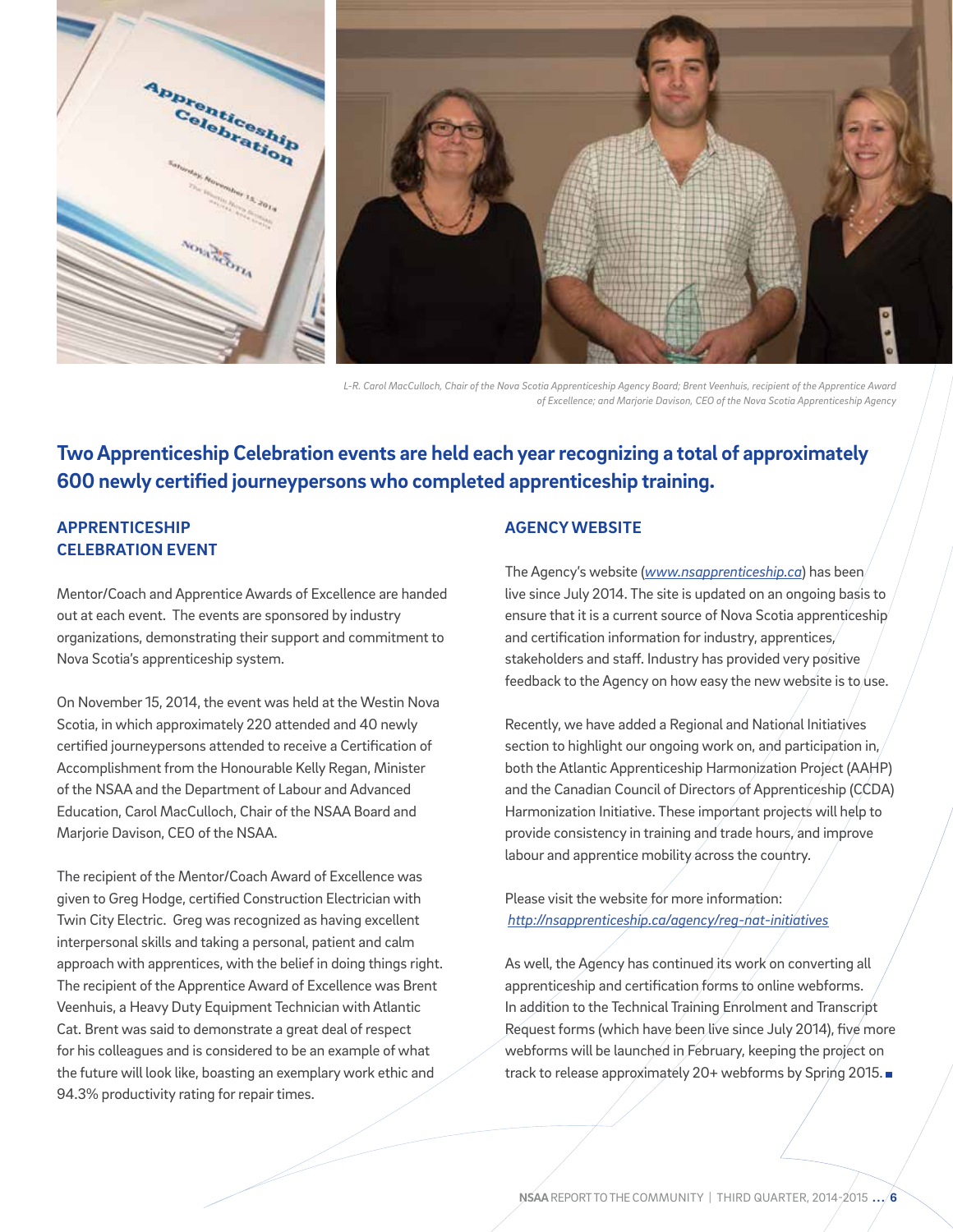### **START APPRENTICESHIP FOR EMPLOYERS**

START Apprenticeship began as a pilot program to deliver a financial incentive to employers who hire a new apprentice and support their training through to certification.

Employers may be eligible to receive \$2,500 in the first year and \$5,000 in subsequent years. Following an evaluation and transition of the program from Employment Nova Scotia, the START Apprenticeship Program received additional funding from the Liberal Government and was re-launched October 20, 2014 by the Nova Scotia Apprenticeship Agency.

Employers were made aware of the new program through a series of Agency update events that took place in Kentville, Yarmouth, Bridgewater, Dartmouth, New Glasgow, Port Hawkesbury and Sydney. Employers in the Metro area must hire from an under-represented group in order to qualify for the incentive.

The Agency has received 56 new expressions of interests from employers and have approved six for funding. Staff are in the process of working with the interested employers to assist as necessary.

Previous to October, the START Apprenticeship Program was operated by Employment Nova Scotia and 154 apprentices have been hired under the program in the following areas:

| <b>COUNTY</b>      |                |       |
|--------------------|----------------|-------|
| <b>CAPE BRETON</b> | 15             | 9.74% |
| <b>LUNENBURG</b>   | 15             | 9.74% |
| <b>QUEENS</b>      | 4              | 2.5%  |
| <b>ANTIGONISH</b>  | 5              | 3.2%  |
| <b>HALIFAX</b>     | 13             | 8.4%  |
| <b>SHELBURNE</b>   | 6              | 3.8%  |
| <b>CUMBERLAND</b>  | $\overline{2}$ | 1.2%  |
| <b>COLCHESTER</b>  | 10             | 6.4%  |
| <b>KINGS</b>       | 22             | 14.2% |
| <b>DIGBY</b>       | 8              | 5.1%  |
| <b>HANTS</b>       | 5              | 3.2%  |
| <b>PICTOU</b>      | 33             | 21.4% |
| <b>YARMOUTH</b>    | 7              | 4.5%  |
| <b>RICHMOND</b>    | $\overline{2}$ | 1.2%  |
| <b>ANNAPOLIS</b>   | 5              | 3.2%  |
| <b>GUYSBOROUGH</b> | $\overline{2}$ | 1.2%  |

**7... NSAA** REPORT TO THE COMMUNITY \THIRD QUARTER, 2014-2015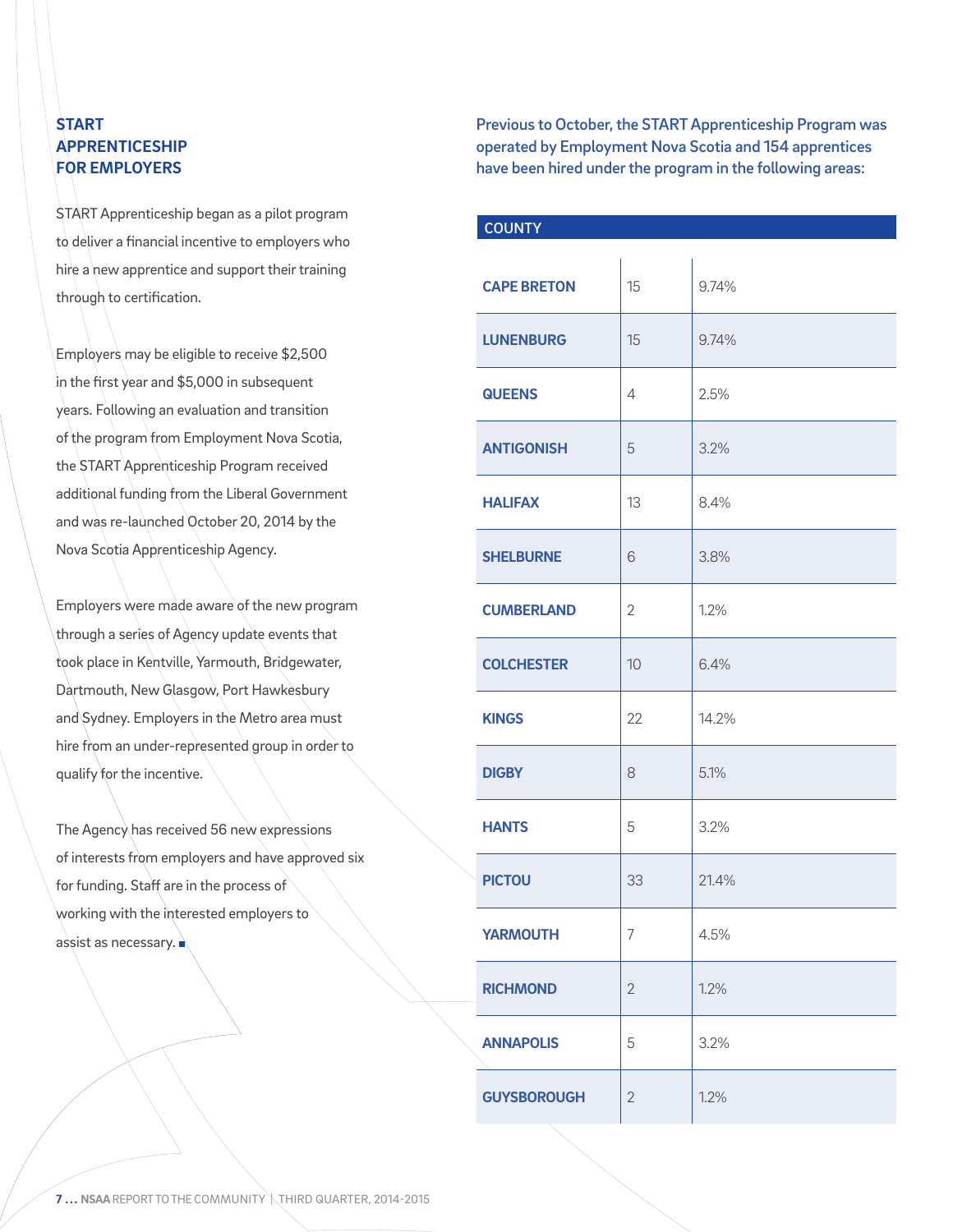## **Youth** Initiatives

### **WORKIT GRANTS FOR SCHOOL BOARDS**

WorkIt is a program of the Agency under which funds are provided to school boards to support activities that include a wide variety of activities that expose youth to careers in the skilled trades, including, workplace safety, trade projects, professional development and student transportation.

The Agency believes that it is important to increase the understanding amongst students of the importance of safety at the workplace. The understanding of, access to, and familiarity with the various types of personal protective equipment (PPE) is key to this activity. WorkIt funds support this goal through providing access to PPE for students to wear in their co-op placements, on job sites during tours, and while they are working on projectbased activities.

WorkIt projects involve hands-on learning in the trades, some common ones being student-led construction projects, industry tours, workshops, and trades or safety certification. Wherever possible, students are encouraged to engage with their broader community through their project work.

Teachers looking to undertake a construction-related project often engage tradespeople either from within the community or within their school board to work with the students. This encourages students to understand the potential careers that could come from the activities they are engaging in through the WorkIt project.

Another potential use for the grants is to support the professional development of teachers who will be working with the students. This investment facilitates a deeper understanding of the role of the skilled trades and the importance of a culture of safety that is best begun in school.

Transportation is a barrier that is keenly felt especially in the rural areas, and the WorkIt grant may be used to alleviate this barrier by providing access to funds to support transportation of students to a variety of locations, including co-op placements; trips to NSCC and to meet with industry; participation in programs such as Building Futures for Youth; and many other experiential learning opportunities.

| <b>SCHOOL BOARD</b>                        | <b>WORKIT GRANT</b> |
|--------------------------------------------|---------------------|
| <b>ANNAPOLIS VALLEY REGIONAL</b>           | \$42797.35          |
| <b>CAPE BRETON-VICTORIA REGIONAL</b>       | \$20 000.00         |
| <b>CHIGNECTO-CENTRAL REGION AL</b>         | \$66 331.66         |
| <b>CONSEIL SCOLAIRE ACADIEN PROVINCIAL</b> | \$21350.54          |
| <b>HALIFAX REGIONAL</b>                    | \$124 593.42        |
| <b>MI'KMAW KINA'MATNEWEY</b>               | \$10 000.00         |
| <b>SOUTH SHORE REGIONAL</b>                | \$25 409.68         |
| <b>STRAIT REGIONAL</b>                     | \$28 271.80         |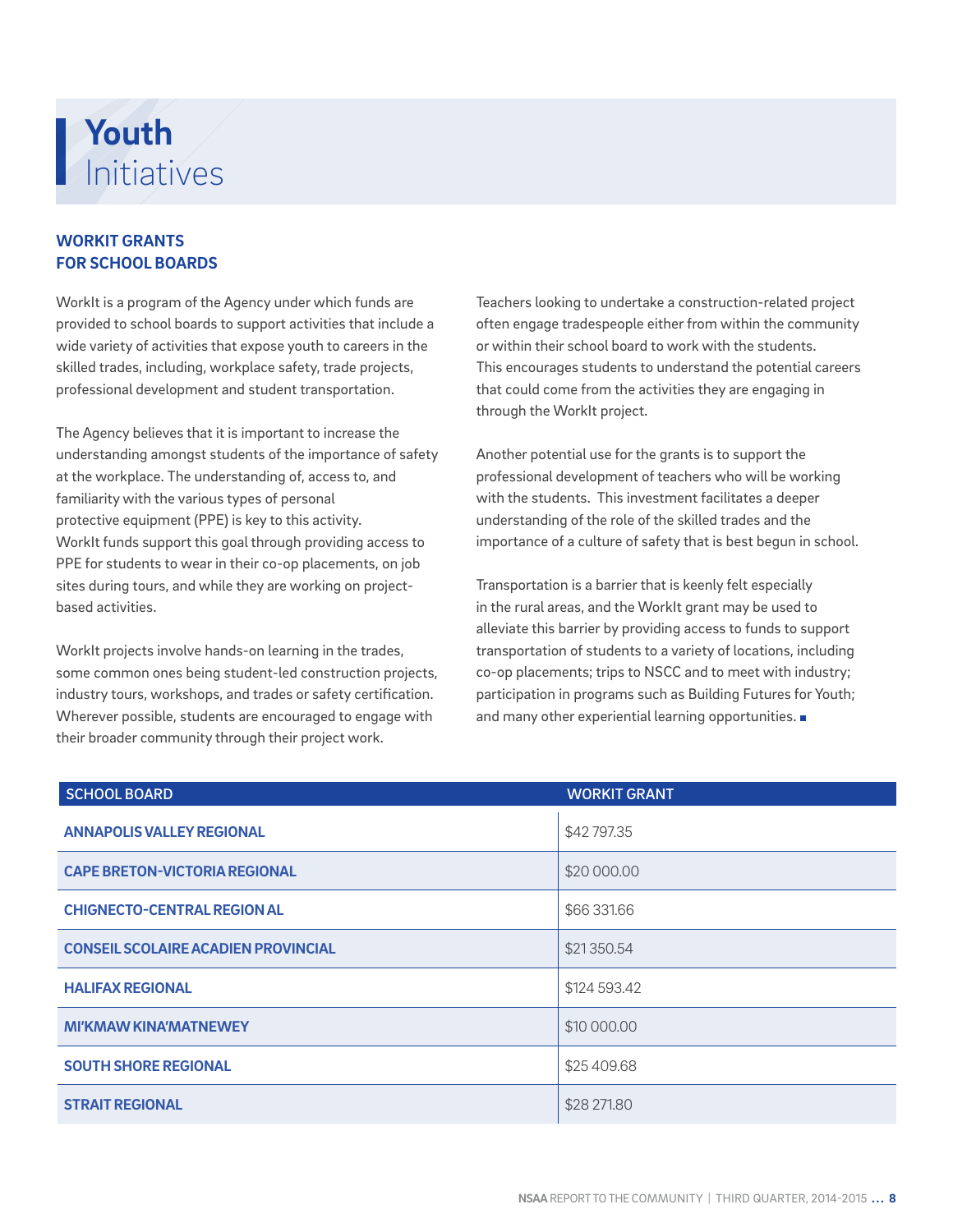

*The 2nd annual Aboriginal Skilled Trades Fair took place on November 17th and 18th. This year's event provided hands-on trades experience combined with safety certification for 80 students from all areas of the province.*

### **IN-SCHOOL OUTREACH TO STUDENTS**

More than 6000 students to date have participated in information sessions about apprenticeship and the skilled trades. The Youth Apprenticeship Coordinator has visited over 39 schools, conducting 57 presentations and speaking to 1200 students. This is done through one hour in-class presentations which contain in-depth information for students to explain how apprenticeship works, the process, the financial incentives available and what it can mean to consider a career in the skilled trades. During the 2014 calendar year we signed on 88 new Youth Apprentices to bring the current number of active Youth Apprentices to 116. During the same period 56 Youth Apprentices transitioned from youth status to full Apprentices.

### **SUMMER EMPLOYMENT PROGRAM**

With funding from the Agency's Summer Employment Program, *Building Futures for Youth*, administered by the Construction Association of Nova Scotia and *Test Drive*, administered by the Nova Scotia Automotive Sector Council, are preparing to interview grade 10 and 11 students who have applied for the upcoming summer work experience programs. *Building Futures for Youth* is available in all eight school boards: Annapolis Valley, Cape Breton-Victoria, Chignecto-Central, Conseil scolaire acadien, Halifax, South Shore, Strait and Tri County, and will provide approximately 95 youth with opportunities in the industrial construction sector.

*Test Drive* is available in the Halifax Regional School Board and, new this year, in the following schools within the Chignecto-Central Regional School Board: North Nova Education Centre, Pictou Academy and Northumberland Regional High School. Opportunities exist in the automotive trades for 20 youth. Successful participants receive three high school co-op credits and 300 apprenticeship hours.

In 2014, 95 students participated in opportunities provided by a total of 79 employers.

In-class presentations and in-person events are hosted by our partners with our financial support. These interactions are broken down as follows:

| <b>PARTNER</b><br><b>ORGANIZATION</b>                                 | <b>NUMBER OF</b><br><b>PRESENTATIONS</b> | <b>NUMBER OF</b><br><b>SCHOOLS</b> | <b>NUMBER OF</b><br><b>STUDENTS</b> | <b>NUMBER OF</b><br><b>SCHOOL BOARDS</b> |
|-----------------------------------------------------------------------|------------------------------------------|------------------------------------|-------------------------------------|------------------------------------------|
|                                                                       |                                          |                                    |                                     |                                          |
| <b>CONSTRUCTION ASSOCIATION OF NS</b>                                 | 56                                       | 56                                 | 850                                 | 8                                        |
| <b>AUTOMOTIVE SECTOR COUNCIL</b>                                      | 15                                       | 16                                 | 256                                 | 2                                        |
| <b>SKILLS CANADA NOVA SCOTIA</b>                                      | 1096                                     | 49                                 | 2607                                | 8                                        |
| <b>TECHSPLORATION</b>                                                 | 50                                       | 40                                 | 700                                 | ⇁                                        |
| <b>TRADES EXHIBIT HALL - NS</b><br><b>CONSTRUCTION SECTOR COUNCIL</b> | 22                                       | 22                                 | 625                                 | 8                                        |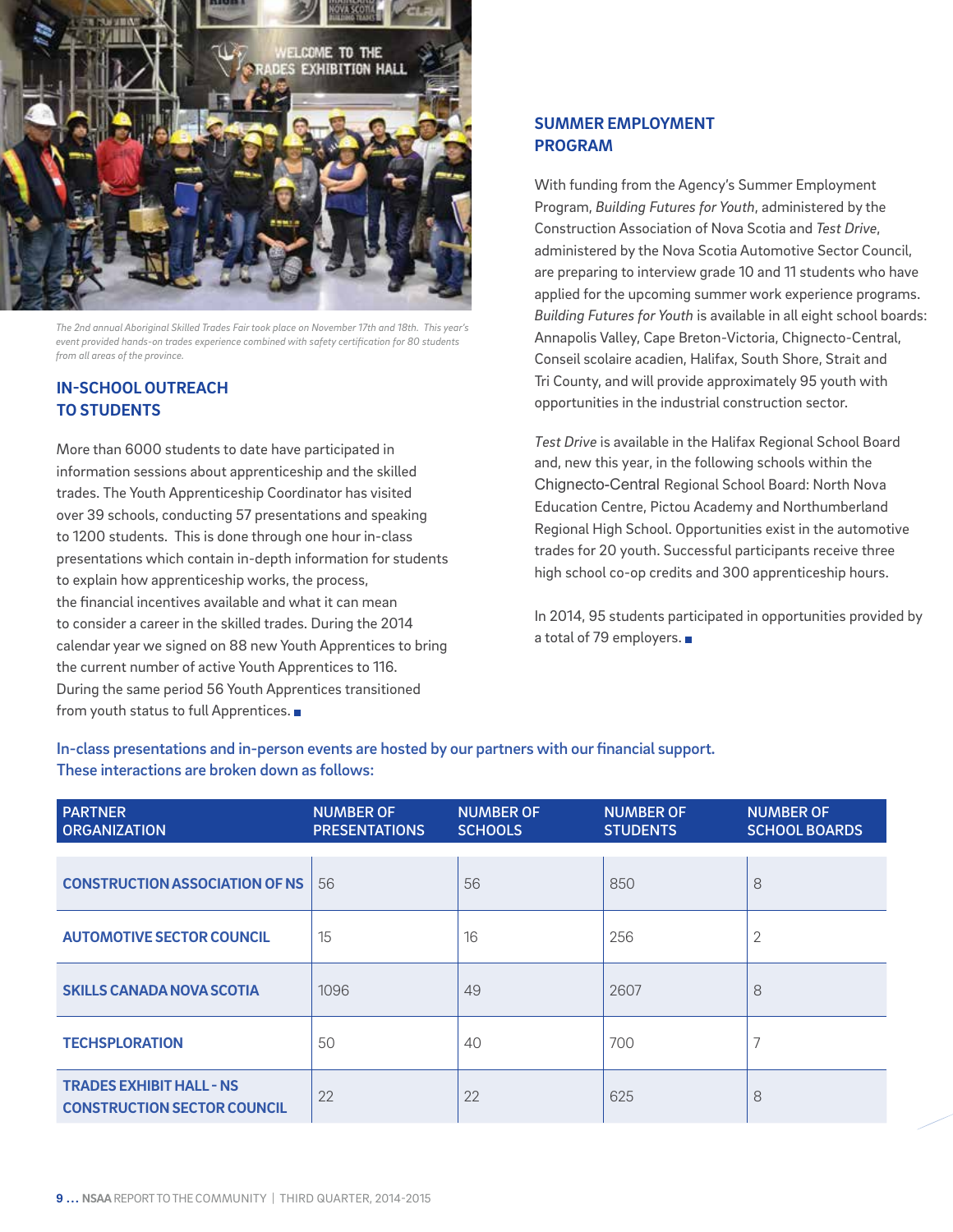## **Apprenticeship** Fast Facts

|                                                                       | 1 <sup>ST</sup> QUARTER         | 2 <sup>ND</sup> QUARTER               | 3RD QUARTER                     | <b>TOTAL</b>  |
|-----------------------------------------------------------------------|---------------------------------|---------------------------------------|---------------------------------|---------------|
|                                                                       |                                 |                                       |                                 |               |
| <b>ACTIVE EMPLOYERS*</b>                                              | 1680                            | 1732                                  | 1734                            | 1734          |
| <b>NEW APPRENTICES</b>                                                | 330                             | 451                                   | 334                             | 1115          |
| <b>NEW YOUTH</b><br><b>APPRENTICES</b>                                | 12                              | 43                                    | 33                              | 88            |
| <b>TOTAL APPRENTICES**</b>                                            | 5706                            | 5963                                  | 5949                            | 5949          |
| <b>APPRENTICES IN</b><br><b>TECHNICAL TRAINING</b>                    | 843                             | 400                                   | 727                             | 1970          |
| <b>TRADE QUALIFIERS</b>                                               | 65                              | 37                                    | 51                              | 153           |
| <b>CERTIFICATES OF</b><br><b>QUALIFICATION ISSUED</b>                 | 502 (471 IN RED SEAL<br>TRADES) | 104 (90 IN RED SEAL<br><b>TRADES)</b> | 167 (126 IN RED SEAL<br>TRADES) | 763 (687)     |
| <b>CERTIFICATES OF</b><br><b>QUALIFICATIONS</b><br><b>RENEWED</b>     | 537                             | 755                                   | 839                             | 2131          |
| <b>APPRENTICE EXAM</b><br><b>PASS RATE (C OF Q)</b>                   | 90%                             | 81%                                   | 86%                             | 86% (ROUNDED) |
| <b>TRADE QUALIFIER</b><br><b>EXAM PASS RATE</b><br>(C OF Q)           | 65%                             | 60%                                   | 62%                             | 63% (ROUNDED) |
| <b>CERTIFICATE OF</b><br><b>QUALIFICATION EXAMS</b><br><b>WRITTEN</b> | 1447                            | 259                                   | 526                             | 2232          |

 *\* Active employers is a snapshot of the number of new employers who hire apprentices. Existing employers who take on additional apprentices are not reflected in this number.*

*\*\*The total number of apprentices fluctuates because of reasons such as labour mobility, change in career paths, and job loss.*